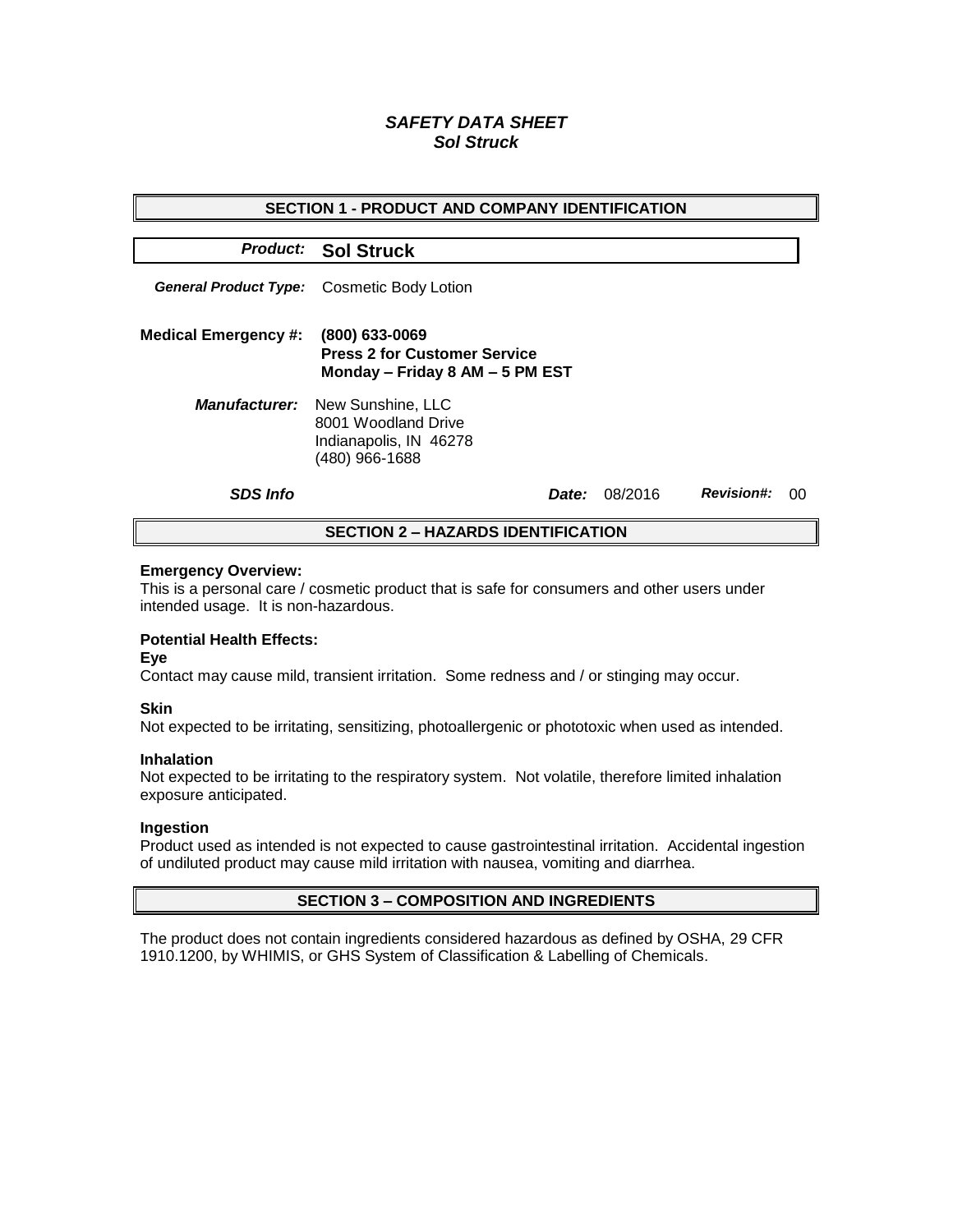# **SECTION 4 – FIRST AID MEASURES**

### **Eye**

Thorough rinsing for 15 – 20 minutes is recommended. If irritation persists, contact a physician.

### **Skin**

Discontinue use of product. Apply cold compresses to affected areas to relieve discomfort. If discomfort persists, contact a physician.

### **Inhalation**

If respiratory irritation occurs, remove individual to fresh air.

### **Ingestion**

Accidental ingestion of product may require medical attention. In case of accidental ingestion dilute with water. Do not induce vomiting. If discomfort persists, contact a physician.

# **SECTION 5 – FIRE FIGHTING MEASURES**

**Extinguishing Media:** Use chemical foam, dry chemical, carbon dioxide or water. **Explosion Hazard:** Not applicable.

**Fire Fighting Info:** Contact emergency personnel. Use self-contained breathing apparatus and protective gear, if large quantities of product are involved. Hazardous decomposition products may be released. Thermal degradation may produce oxides of carbon and / or nitrogen, hydrocarbons and / derivatives.

# **SECTION 6 – ACCIDENTAL RELEASE MEASURES**

### **Procedures for Spill / Leak Clean-up:**

**Household Settings:** Absorb liquid and scrub the area. Dilute with water until surface is no longer slippery.

**Non-Household Settings:** Use safety glasses if splash hazard exist. Use gloves and other protective clothing to prevent skin contact.

# **SECTION 7 – HANDLING AND STORAGE**

### **Precautions for Safe Handling:**

**Household Settings:** Avoid contact with eyes.

**Non-Household Settings:** No unusual handling or storage requirements. Storage in large quantities (warehouse) should be in a well-ventilated, cool area.

# **Conditions for Safe Storage:**

**Household Settings:** Normal household storage.

**Non-Household Settings:** No unusual handling or storage requirements. Storage in large quantities (warehouse) should be in a well-ventilated, cool area.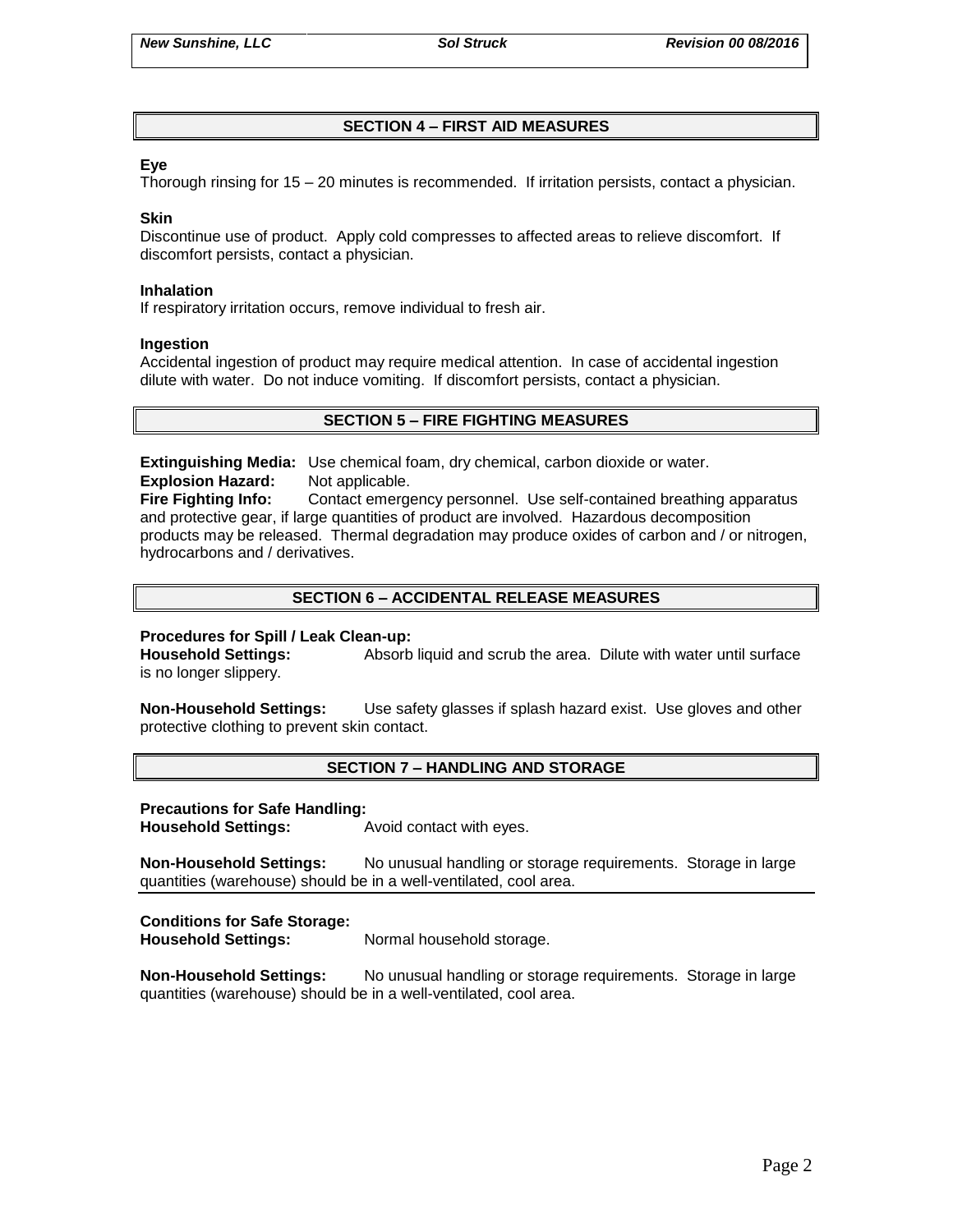### **SECTION 8 – EXPOSURE CONTROLS / PERSONAL PROTECTION**

**Household Settings:** This is a personal care / cosmetic product that is safe for consumers and other users under normal and reasonably foreseen use.

**Non-Household Settings:** Use safety glasses if splash hazards exist, use gloves and other protective clothing to prevent skin contact. Always follow good hygienic work practices. Avoid prolonged contact with skin and clothing.

### **SECTION 9 – PHYSICAL AND CHEMICAL PROPERTIES**

Physical State Viscous liquid body lotion. Appearance **Various colored viscous liquid.**<br>
Odor Communication Colore Fragrant. Odor Threshold Not available pH 3.5 – 7.5 Melting Point/Freezing Point Not Applicable Boiling Point >212 F / 100 C Flash Point  $>212$  F / 100 C Evaporation Rate Not Applicable Flammability Not Applicable Upper/Lower Flammablilty Not Applicable Vapor Pressure Not Applicable Vapor Density Not Applicable Relative Density Not Available Specific gravity at 25C Not available. Solubility in water at 20C Slightly Insoluble<br>
Partition coefficient
Subsetted Not Applicable Partition coefficient Auto-iginition Temp Not Applicable Decomposition Temp Not Available Viscosity 20,000 – 150,000 cps. Volatile % Complies with Federal and State VOC regulations.

### **SECTION 10 – STABILITY AND REACTIVITY**

**Other Recommendations:** None

**Conditions to Avoid:** No applicable information has been found.

### **SECTION 11 – TOXICOLOGICAL INFORMATION**

This is a personal care / cosmetic product that is safe for consumers and other users under intended and reasonably foreseeable use.

**Chronic Effects:** Finished product is not expected to have chronic health effects. **Target Organs:** No adverse health effects on target organs expected for finished product. **Carcinogenicity:** Finished product is not expected to be carcinogenic. NTP: No IARC: No OSHA: No

### **SECTION 12 – ECOLOGICAL INFORMATION**

The product ingredients are expected to be safe for the environment at concentrations predicted under normal use and accidental spill scenarios.